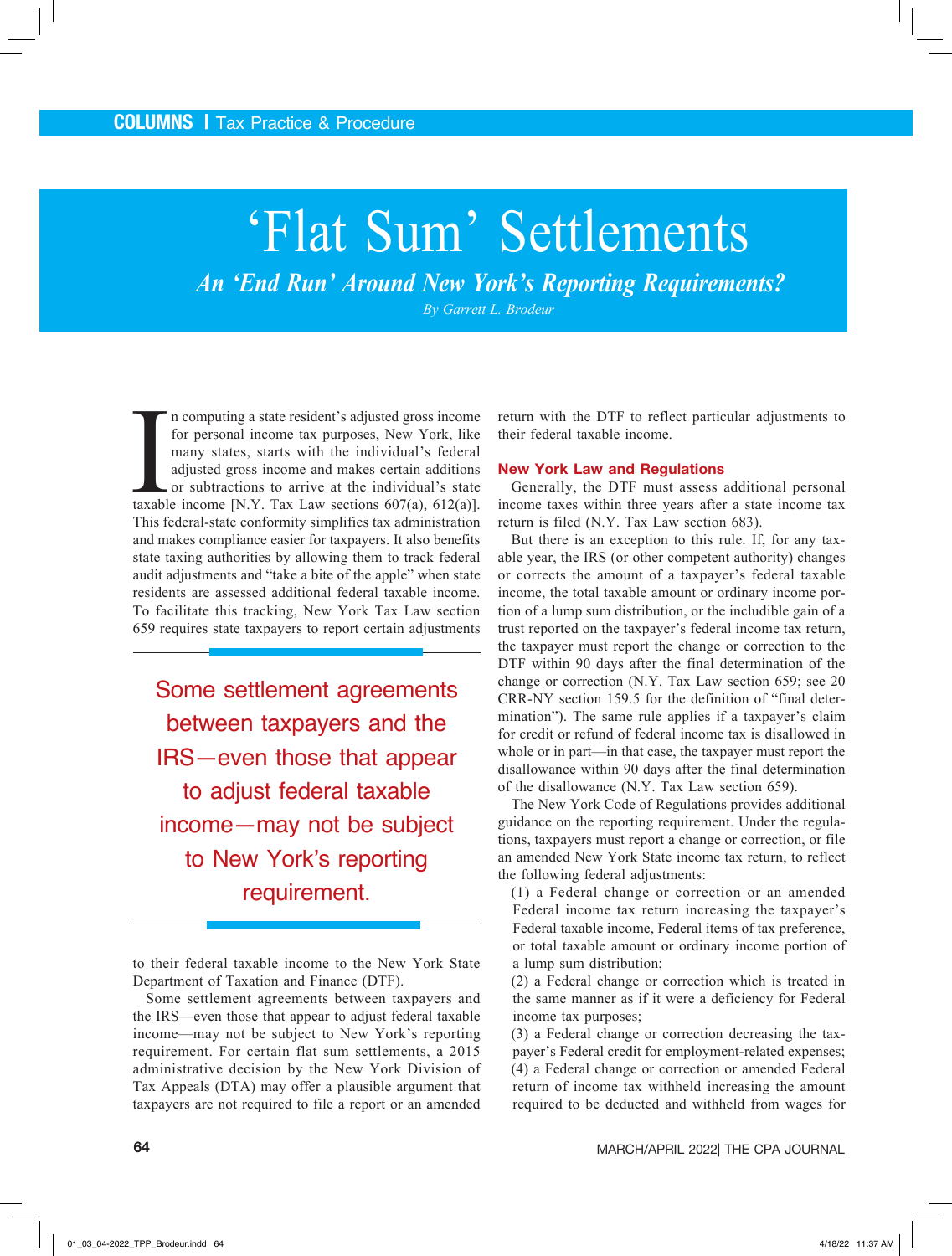Federal income tax purposes; or (5) the disallowance, in whole or in part, of a taxpayer's claim for credit or refund of Federal income tax.  $[20 \text{ CRR-NY section } 159.6(a)]$  $(1–5)$ ]

New York State residents must report federal adjustments regardless of whether they believe those adjustments will require modification of their state income tax liability [20

ments—particularly those involving largescale, global reso-

CRR-NY section 159.2(a)]. Different rules apply for nonresidents.

If a taxpayer fails to report or file an amended return within 90 days after the final determination of an adjustment, the statute of limitations on assessment remains open indefinitely, and the DTF may make an assessment of New York State income tax at any time [20 CRR-NY section 159.6(a)]. On the other hand, if the taxpayer properly and timely reports or files an amended return, the DTF must make any assessment within two years after the taxpayer files the report or amended New York State income tax return [20 CRR-NY section 159.6(b)].

Most settlements with the IRS involve routine adjustments to federal taxable income (e.g., an increase or decrease in taxable income, a decrease in a federal credit for employment-related expenses, or an increase in the amount required to be deducted or withheld from wages for federal income tax purposes). These adjustments clearly fall within the types of changes listed in the regulations and must be reported. But certain settlelutions of multiple liabilities attributable to different years—might involve adjustments that do not fall squarely within the regulations or combine multiple adjustments into a single settlement amount. For taxpayers or practitioners negotiating these types of settlements, it is reasonable to ask whether this settlement would give rise to a reportable federal change under New York State law.

MC83625912C

In 2015, a decision by the New York DTA suggested a possible "end run" around New York State's reporting requirements under specific circumstances.

#### **In re Petition of Bentley Blum**

*In re Bentley Blum* [DTA 825455 (N.Y. Div. Tax App., Apr. 16, 2015)] dealt with the consequences of a disallowed tax shelter transaction and held that an individual taxpayer's flat sum settlement of his federal tax liabilities with the IRS did not constitute a change in federal taxable income that was required to be reported to New York State under Tax Law section 659. In deciding *In re Bentley Blum,* the administrative law judge (ALJ) took a narrow view of the federal change reporting requirement of Tax Law section 659, essentially looking past the adjustments proposed in the initial IRS revenue agent's report and emphasizing the fact that the parties' final settlement did not explicitly reflect a change in federal taxable income.

## *Blum and the tax shelter arrangement.*

The petitioner, Bentley Blum, was involved in a tax shelter arrangement through which he controlled a variety of corporations engaged in the promotion,  $\mathcal{L}$  sale, and

and gas drilling inter-

oper ation of oil

ests during the tax years 1994 through 1996. Blum created several TEFRA partnerships to contract with the corporations for the exploration, drilling, and completion of oil and gas wells. [TEFRA refers to the Tax Equity and Fiscal Responsibility Act of 1982 (P.L. 97-248, section 402(a), 96 Stat. at 648), which established a unified procedure for determining the tax treatment of partnership items at the partnership level.] Blum sold interests in the partnerships to U.S. investors, who submitted cash payments equal to roughly 15% of their total investments and signed long-term promissory notes for the balance. After the partnerships transferred these investment funds to the various corporations and promoters,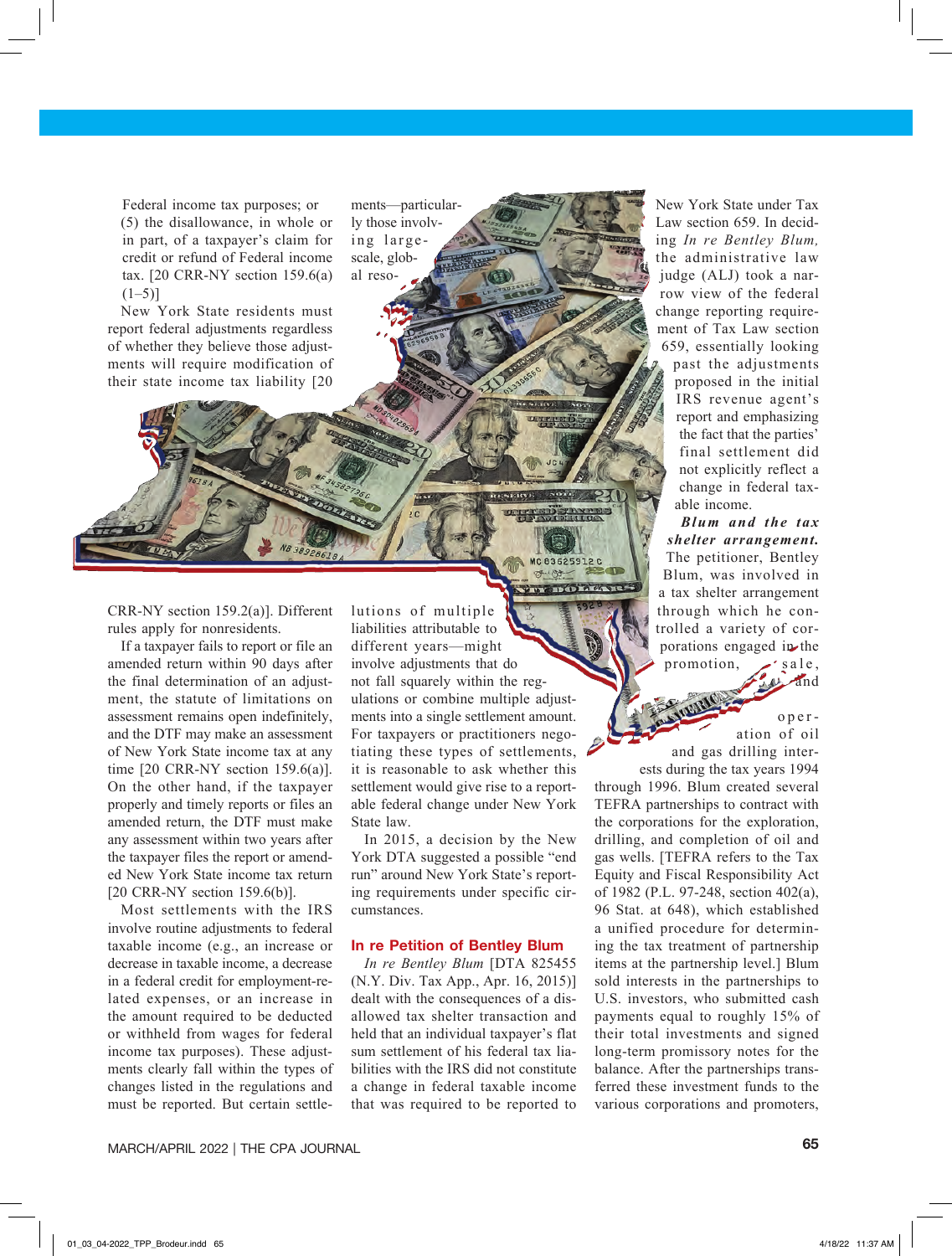they claimed substantial losses for drilling and operational costs during the years at issue, which passed through to the individual investors.

*IRS audit and examination report.* After the IRS conducted an examination of the partnerships, it determined that the losses they claimed should be disallowed because, among other issues, the partnerships were merely tax shelters without a business purpose or profit motive. The IRS also recharacterized certain intercompany transfers as taxable income to the promoters (including Blum) as

amount equal to their initial cash investment plus 50% of the face amount of their promissory notes. Then the IRS used a global approach to reach a flat sum settlement with the remaining parties, including the corporations and promoters. At the corporate level, the IRS agreed to a settlement of \$2.2 million with an entity related to Blum for the entity's 1997 tax year. In addition, the IRS agreed to a settlement with Blum (as a promoter) of \$510,000 for the 1996 tax year in resolution of Blum's liabilities for the tax years

But certain settlements—particularly those involving large-scale, global resolutions of multiple liabilities attributable to different years—might involve adjustments that do not fall squarely within the regulations or combine multiple adjustments into a single settlement amount.

either gross receipts or constructive dividends. After the examination, the IRS issued a revenue agent's report that proposed adjustments to Blum's taxable income based partly on the receipt of constructive dividends and a reduction of net operating loss carryover for the tax years 1994 through 1997.

*Flat sum settlement and deficiency notice.* The ALJ's findings of fact indicate that the parties reached a settlement following months of continued negotiations after the IRS concluded its examination in February 2000 *(In re Bentley Blum,* DTA 825455, p. 4). The IRS first settled the partnership cases by allowing the investors' claimed losses in an

1994 through 1996. The parties also agreed to a 50% reduction of the net operating loss carry forward that Blum had reported for 1997.

Blum timely filed a New York State personal income tax return for tax year 1996; thus, at the time of the settlement with the IRS in the summer of 2000, the general three-year statute of limitations for assessment already had expired (N.Y. Tax Law section 683).

In May 2012, the DTF issued a notice of deficiency, assessing a deficiency in New York State and New York City personal income tax of \$159,561 plus interest for a total balance due of \$473,209. The notice explained that the deficiency was

based on Blum's failure to report a federal change in his income tax liabilities for tax year 1996. Blum then filed a petition for a redetermination of the deficiency or alternatively for a refund of New York State and New York City personal income taxes for 1996.

*Litigation and ALJ decision.* Blum argued that Tax Law section 659 did not require him to report the flat sum settlement with the IRS because it was not a change to his adjusted gross income or taxable income for tax year 1996. Accordingly, he was compliant with New York State's reporting requirements and the DTF's assessment of the deficiency was time-barred by the state's general three-year limitations period (N.Y. Tax Law section 683).

The DTF countered that Blum failed to properly report pursuant to Tax Law section 659, and therefore the limitations period on assessment remained open indefinitely. Pointing to the proposed adjustments to Blum's federal taxable income in the IRS's initial revenue agent's report, the DTF argued that the flat sum settlement figure reached by the parties under the global resolution was "simply an extrapolation of the changes made by the IRS" (*In re Bentley Blum,* DTA 825455, p. 6). According to the DTF, the parties' agreed settlement amount of \$510,000 "was tax that [Blum] paid on behalf of his investors that would have otherwise been assessed but was deemed [Blum's] tax" (DTA 825455, p. 3).

The ALJ determined that the IRS settlement of \$510,000 in taxes due for 1996 was a "'flat sum settlement' that constituted an agreed-upon sum in satisfaction of the liability of petitioner and other parties" and "was not a change in petitioner's taxable income" (DTA 825455, p. 7). The ALJ further noted that "a careful reading of Tax Law section